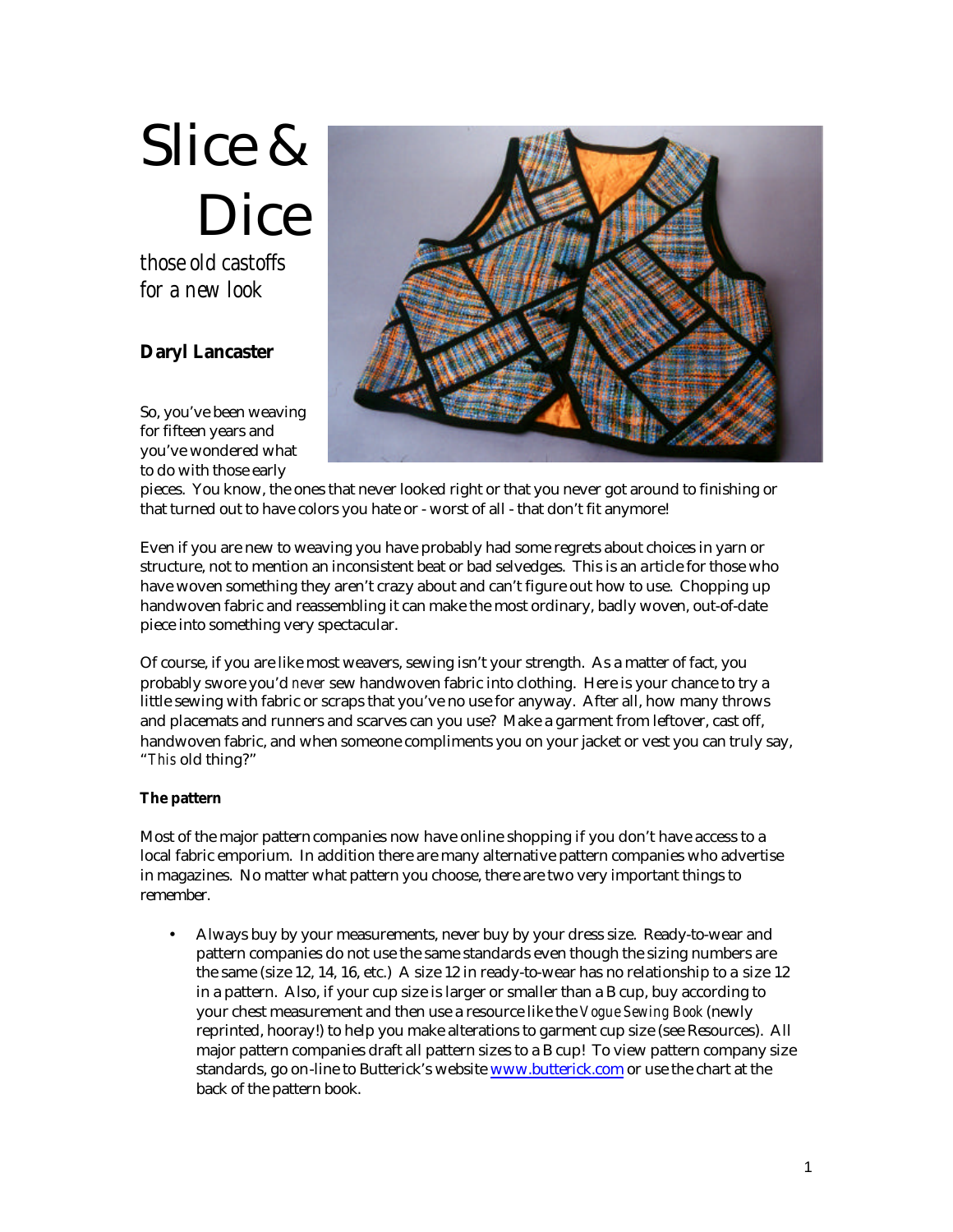• Always make a "muslin". That means, take a length of muslin, a junky piece of fabric, an old sheet or well-worn towel and make up the pattern in it first. Although this is a "simple" vest pattern (Butterick 5552), vests are actually difficult since they are fitted and often require darts. Gaping armholes are probably symptomatic of

an incorrect cup size or an incorrect shoulder angle. I have often made up to six muslins to get a vest to fit just the way I like it. Once you get a pattern you like, you can always reuse it.

Press the pattern pieces with a dry iron on low heat to remove wrinkles. Mark the seam allowances  $(5/8)$  with a colored pencil, and pin the pattern pieces together on the seam lines for a preliminary fit (see Photo). Make pattern adjustments using the *Vogue Sewing Book* for guidance in hard-to fitareas.



## **The muslin**

To make the muslin, cut out the main pieces (front and back) and sew them together at the



shoulder and side seams. To stabilize all other edges, staystitch the front, hem, neckline, and armhole along the seam lines  $(5/\gamma)^2$  from the cutting line) and then trim next to the stitching. This way I can visualize all the finished edges and hems without having to actually do them, and the stitching prevents them from stretching out of shape during fitting and shaping.

Mark key areas like the center front lines, waist markings, and button placement lines with bold tailor's chalk on the right side. Try the muslin on to check and adjust placements (see Photo). Transfer any alterations to the original pattern.

If the pattern side seams are relatively straight, that is, almost parallel to the center back or front, I like to overlap the side seam allowances and create a one-piece seamless vest. Pinning the side seams together will throw off the center front grainlines, but this is okay in this rare since this vest is a pieced garment fused to a knitted interfacing, and the grainlines of the pieces are all over the place anyway.

## **The foundation**

Next, cut the vest pattern from a fusible knit tricot interfacing like **Fusi-knit** (see Materials and Supplies). Most interfacing manufacturers make a similar product. The interfacing acts as a foundation cloth for the pieces. If the interfacing is not big enough to accommodate the pattern, piece the interfacing by overlapping two selvedges ½" and stitching down the center of the overlap through both layers; **stretch slightly** as you go. Fold the interfacing in half crosswise (cut edges and fusible sides together), and place the pattern's center back line on the fold of the interfacing (see Photo). This type of



interfacing is a knit construction with a crosswise stretch; the give will therefore run lengthwise in the finished garment.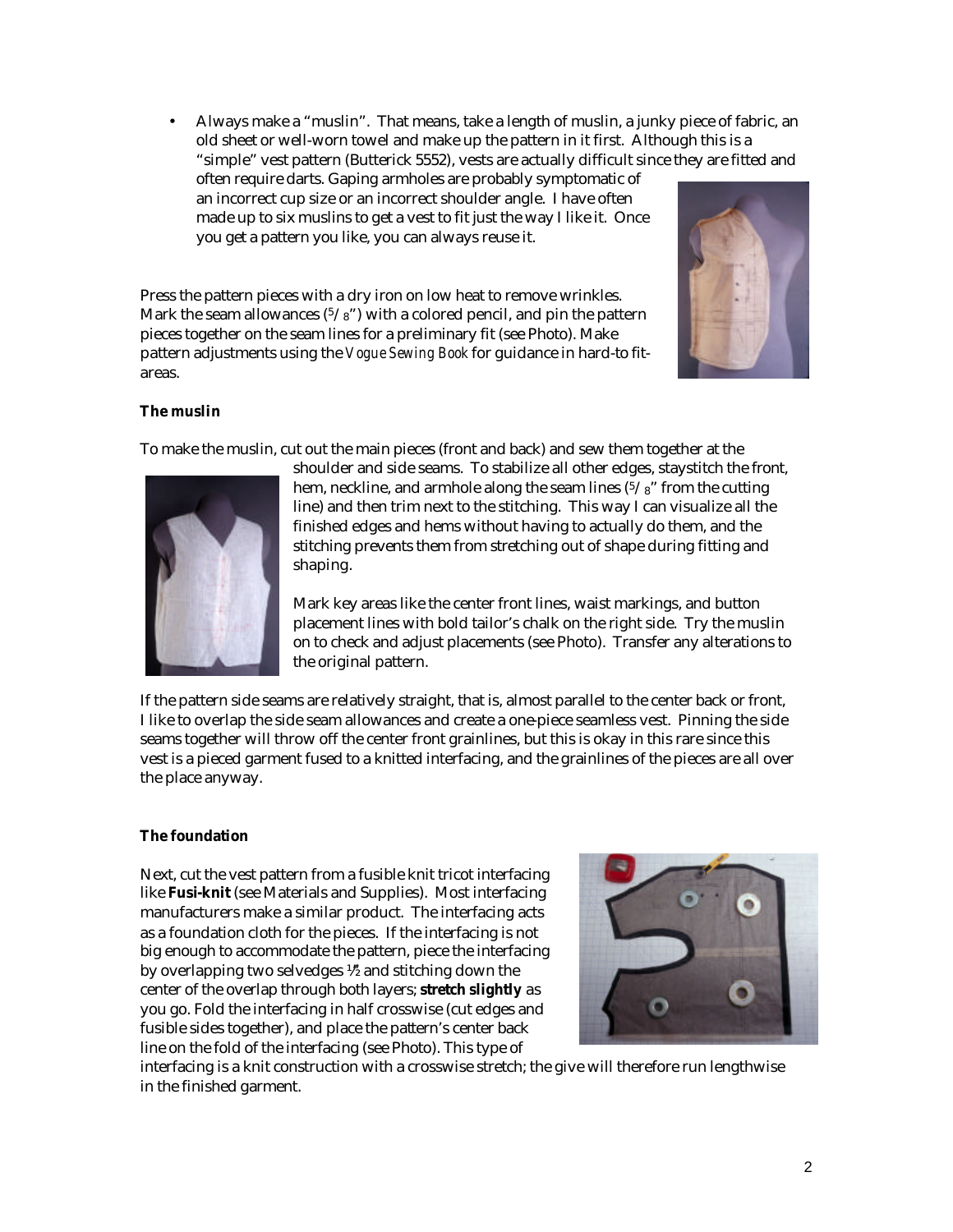*It is very important* when cutting the interfacing or foundation cloth, to overcut by 1" all the way around the pattern piece. Any quilter can tell you that surface embellishment can cause the outer fabric to have considerable take-up (similar to what happens when weaving). When all the piecing is finished you will trim the garment using the original pattern before actually doing the construction.

The next step is to lay the interfacing **fusible side up** on a large heat resistant surface like corrugated cardboard or an old cardboard cutting board. DO NOT USE A ROTARY CUTTING BOARD as your surface since it isn't heat resistant (I found out that little piece of information the hard way!) When you finish assembling your pieced surface you must be able to move the whole thing intact to the ironing area. The cardboard allows you to transport everything without the danger of anything shifting.



Outline the original pattern on the foundation with chalk. Then draw the division lines where you'll place your pieces. Division lines can run horizontally and vertically or diagonally or anyway you like. Use a contrasting color tailor's chalk and a large gridded ruler (see Photo).

# **Piecing**

If your handwoven fabric has a very distinct warp or weft pattern or striping, it's most interesting to place the pieces with the grainlines crashing into each other. I use my chalk to mark each rectangular shape with a directional arrow indicating which way the grain runs, being



careful that no two adjacent pieces run the same way. For those of you who haven't a clue as to what grainlines are all about, substitute "warp thread" for grainline.

Grab those shears and go for it! I can hear the shrieks of dismay all the way to New Jersey as you begin hacking away at that fifteen-year-old throw. Remember, you didn't like it. That's why you are doing this. The first cut is the hardest. And don't worry, it won't unravel!

Cut out shapes and carefully place them on the chalk-marked foundation (see Photo). The edge of each shape should butt tightly against its neighbor. No overlapping and no gaps. Every bit of handwoven fabric should touch the fusible foundation. Keep cutting and building until you have covered the entire foundation. Pin frequently to hold everything in place. Do not use ball headed pins since you will want to press over the pins for the initial fuse and the plastic balls will melt.

## **Fusing**

When foundation interfacing is completely covered and secured with pins, carefully transport the work surface to the ironing area. You will need a good steam iron on a wool setting. It is important to test the iron first. Take a scrap of fabric and a scrap of the fusible knit interfacing. Note which is the fusible side of the interfacing and make sure it is facing the wrong side of the fabric, not your iron! Iron temperatures vary greatly as do fabrics and fusibles. Find the heat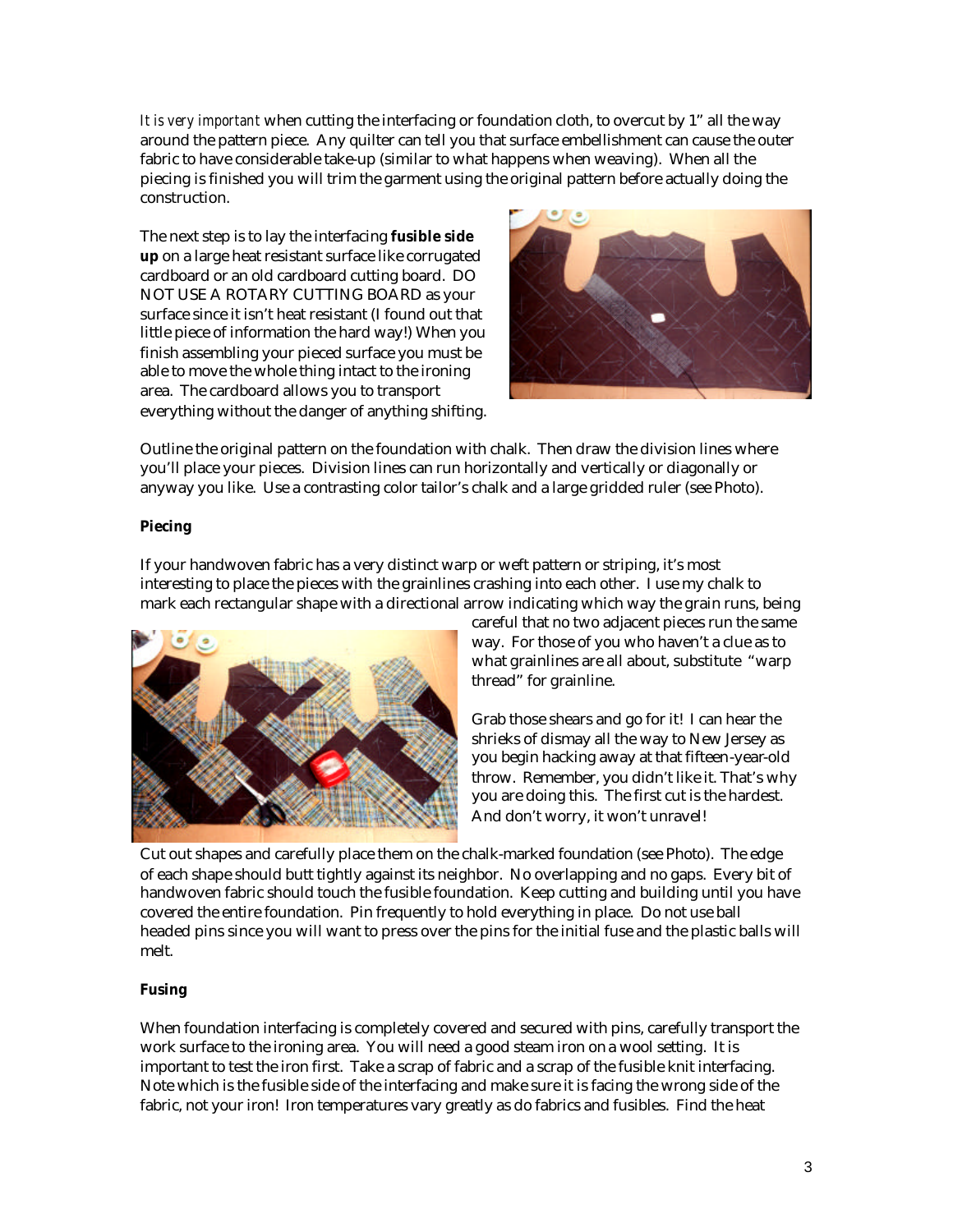setting that gives a correct fuse without damaging either fabric. Use a press cloth if necessary. Press firmly for 10-12 seconds. The heavier the fabric is, the longer it takes, so adjust your timing accordingly. Do not glide iron back and forth-use a lift and press motion.

Once you have determined what is best for your fabric and equipment, begin fusing the actual garment. Working from the right side, lift and press until you have covered the entire garment with the iron. (This of course won't be the final fusing-that will be done from the wrong side-but it will tack the two layers together enough to allow removing the pins and turning the garment over.)

After the temporary fusing is completed and all the pins are removed, turn the garment over to lift and press from the wrong side. This is the boring part. Call a friend and have a good chat while you work. On this side, use a press cloth, lots of steam, and leave the iron at least 10 seconds in each position. Check while you are working to see that the backing is completely fused.

#### **Binding**

You will need a length of contrasting fabric, ribbon, Ultrasuede®, or other trim- in one case I actually wove twelve yards of narrow trim on my inkle loom-now there's a project! If you're not that ambitious, a fabric remnant can be purchased and used for a bias binding.



turning.

Always cut the strips on the bias. For the sewing challenged, the bias is the 45° angle created by bringing the warp to the weft of a perfectly squared piece of fabric. (Note that the folded edge stretches unlike the lengthwise or crosswise grain. That means your binding will give slightly when applied to the garment-and that's a *good* thing!) Incidentally, if you are using Ultrasuede® remember, it doesn't have any grain. It is a pressed composite fabric so you can cut crosswise strips. Since its edges do not ravel, you do not need a seam allowance for



Cut  $1\frac{1}{8}$ " strips for  $\frac{3}{8}$ " finished binding (see Photo). Fold each strip in half lengthwise and stitch  $3/\frac{8}{8}$ " from the folded edge. Then drive to the closest Home Depot or other building supply store and buy an inexpensive  $3/8$ " cable tie to use for a press bar. You'll find it in the electrical department. (An alternative is to purchase a set of bias press bars from a notions supplier –see Resources- but these are more expensive.) Cable ties are long nylon strips pointed on one end with a box on the other. Cut the box off. (Do not use

your good fabric shears!) Insert the press bar into one of the sewn bias strips and shift the seam and seam allowances onto the back side of the press bar so they won't show once the binding is stitched down. Press the binding with a steam iron. Keep pushing the bar through the strip until the entire tube is pressed (see Photo).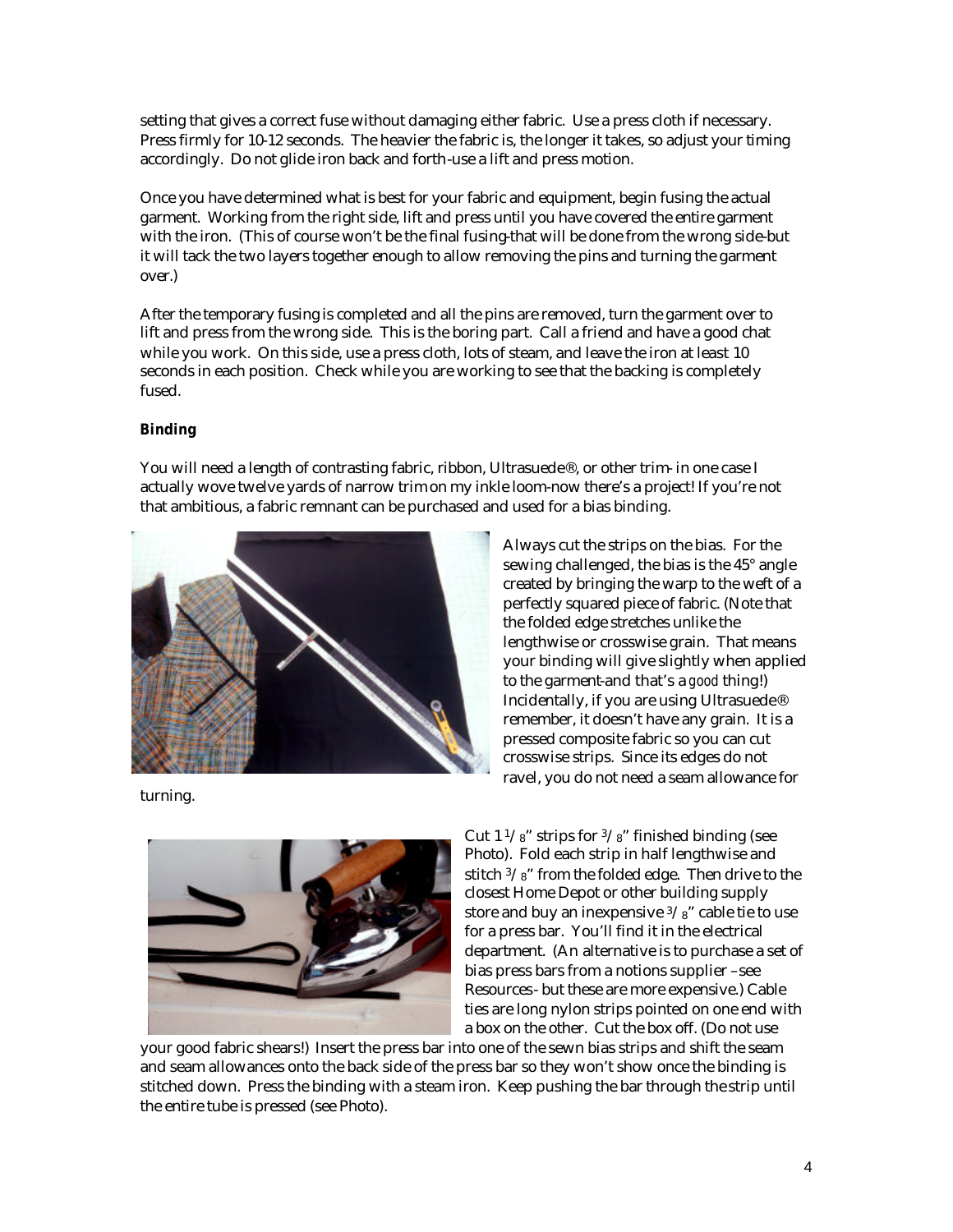Then take the pieced garment and the pile of binding to the sewing machine. Center the binding over the butted edges of the fabric pieces and topstitch both edges of the binding in place (see Photo). Use a straight, zigzag, or other fancy stitch like blind hemming if your machine has the capacity. I use a stretch stitch on my machine called a pine-leaf stitch with a contrasting, decorative rayon thread.



Look carefully at the pieced garment to determine the order in which to place the binding strips. Identify joins that start and end without any other joins interfering. For example, if the pieces butt in a T-formation place the binding on the vertical line of the T first and then place the binding on the horizontal top of the T covering the end of the braid from the vertical line (see photo). Stitch until all edges are covered.



#### **Assembling the vest**

Place the original pattern on the garment and trim exactly according to the pattern. I chose to finish the construction of this vest in a different way from the pattern directions, which call for facings instead of a lining. Facings in handwoven fabrics can very bulky.

This vest is lined with an old yellow/gold Jacquard pineapple patterned fabric probably

used in the 50's for drapes; a binding tape covers the edges of vest and lining fabric.

To cut the lining, unjoin the side seams of the pattern pieces. The lining should be cut according to the original pattern pieces so that it is on grain. Sew the side seams together. Cut off the  $5/\frac{8}{3}$ " seam allowance around the pieced vest (these edges are bound so no hems are necessary) except at the shoulder seams. Lay the vest on the lining, which is  $5\frac{s}{8}$ " bigger all the way around except at the shoulder seams (see Photo). Pin carefully, and then sew the shoulder seams right sides together, handwoven to handwoven, and lining to lining. Baste the the lining to the handwoven around all edges, and then trim the lining to match the vest.

Simple fabric loops are made of the binding strips instead of buttonholes for this vest. Turn a long piece of binding strip inside out using a tube turner like the FASTURN® (see Equipment). Cut four 9" lengths, folded each in half, and put an overhand knot in the folded end. Pin the cut ends to the edge of the right vest front. They will be caught in the binding and will make a great closure with very little fuss!

For the edge binding, cut about 5 yards of bias strips about 2" wide in the same fabric used for covering the butt joints. You will have to piece the strips together for continuous bias (see illustration). Then, beginning at the lower center back, place binding and vest edges right sides together. Stitch  $\frac{1}{2}$  from the cut edges all the way around the entire vest, mitering the corners. End by overlapping the final end of the binding over the starting end (turn up the edge of the starting end). Press the binding away from the garment. Fold the binding over the edge of vest and turn under seam allowance. Hand stitch the binding in place to the lining. Repeat for each armhole, starting and ending under the arm.